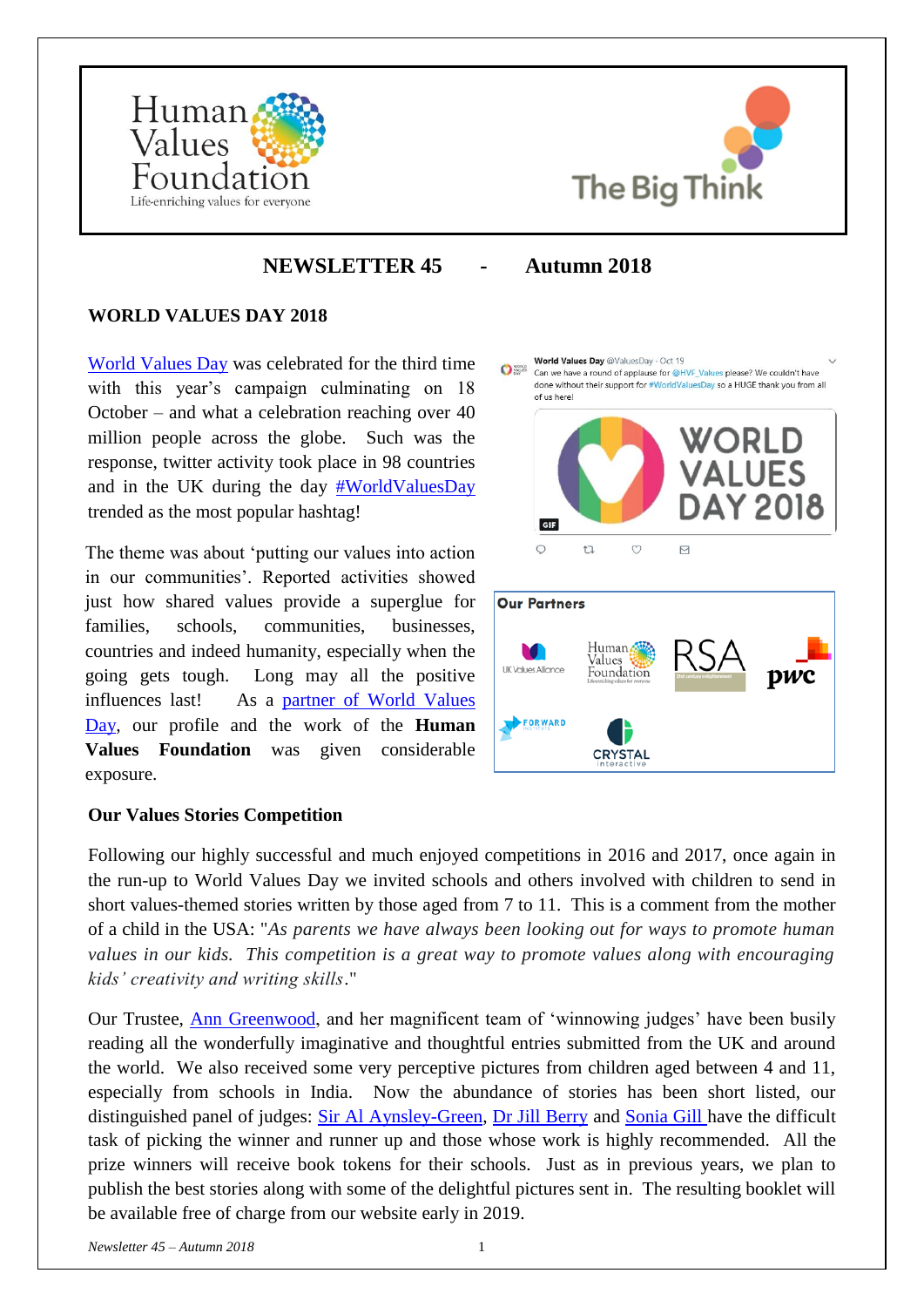## **THE STATE OF CHILDREN'S WELLBEING**

What does every parent want for their children? Many would say, "to be happy".

It is said that our children's wellbeing is the strongest predictor of their future happiness.

Authoritative research shows that **VALUES EDUCATION promotes social, emotional, moral and spiritual growth** *– elements found to be as important for young people's happiness, wellbeing and life chances as they are for their academic and other achievements.*

## **The 2018 Good Childhood report**

"*Children's wellbeing is crucial, not just for their own lives, but for society as a whole*." This is why, for the past 7 years [The Children's Society](https://www.childrenssociety.org.uk/what-we-do/resources-and-publications/the-good-childhood-report-2018) has published an annual, comprehensively researched report about how children in the UK feel about their lives. "*We know that it is critical to listen to what children say about their lives – what makes them happy and what we can improve for them and for future generations.*"

Each year the Children's Society surveys 65,000 children in the UK to gauge how our children our doing mentally and physically. Following a steady rise in children's wellbeing from 1995 to 2010, progress has dramatically reversed with children's wellbeing now as low as it was 20 years ago. Worryingly, their most recent report notes that 'alarming numbers of children are self-harming'.

## **The British Betrayal of Childhood by Sir Al Aynsley-Green**

Sir Al Aynsley-Green's book 'A British Betrayal of Childhood' (challenging uncomfortable truths and bringing about change) was published in September 2018. With a wealth of experience gained over 40 years working with governments and organisations worldwide on children, childhood and children's services, Sir Al is passionate about galvanising initiatives to build local communities, shift national attitudes and confront barriers between sectors so that current outcomes for the UK's children in terms of health, education, social care, youth justice and poverty can be raised from being among the worst in the developed world.

As he says, "*We need healthy, educated, creative and resilient, happy children now developing life skills to be successful workers and parents of the future.*"

#### **Character development and values**

For some time concern has been growing about whether the emerging generation of citizens' education is sufficiently fit for purpose especially bearing in mind the state of the health and wellbeing of so many young people, degradation of the environment, the world they are inheriting, the pace at which various aspects of daily life are evolving and the qualities needed for the new world of work.

In 2017 the Dame Kelly Holmes Trust held a series of round table discussions with a large cross section of people from politics, education and the youth sector in the UK to address the significance of character development, viewed as an important yet often overlooked part of education today.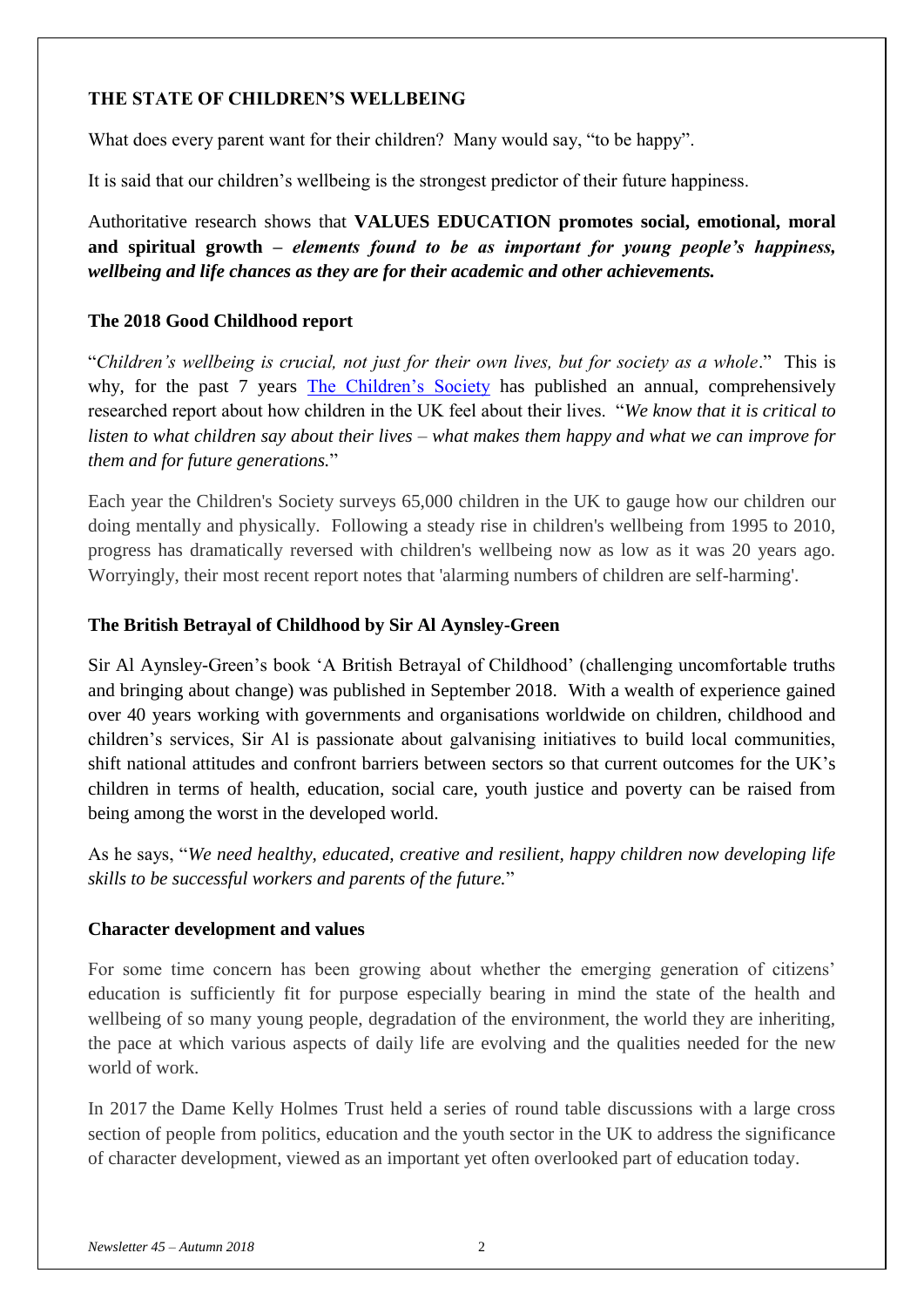Along with the attendees, countless stakeholders involved in how children are growing up consider that young people need to be better equipped with tools and skills that enable them to live positive lives and that assisting them in developing strong character traits supports improved academic attainment, employment prospects, workplace productivity and individuals' contributions to society.

Following this nurturing of character initiative, in July 2018 a white paper was published: [The](https://www.damekellyholmestrust.org/whitepaper)  [Opportunities and Challenges offered by Character Education](https://www.damekellyholmestrust.org/whitepaper)**.** The first recommendation is that the Department for Education takes the lead in establishing a clear definition for character development and that it should then be applied across Government and communicated effectively to education, business, community and youth-sector organisations. It is proposed that **character development** is defined as: *when people align their actions with their considered values*.

## **EXCITING PROGRESS WITH OUR NEW PROGRAMME – "THE BIG THINK"**

In September 2017 we appointed an experienced primary school teacher, Sarah Pengelly, as our Curriculum Developer with the vitally important task of completely refreshing June Auton's (our Founder's) original, pioneering EDUCATION IN HUMAN VALUES programme for children aged from 4 to 11. Sarah has taken the 44 "EHV" lesson plans and with great skill, initiative and determination has almost completed our new, empowering, multi-media, personal development programme designed to improve the wellbeing and therefore the attainment levels of all primary school children.



Taking into account the full spectrum of changes to achieve effective teaching and learning, including technological advances and the paradigm shift that is beginning to take place towards our long-advocated, more holistic, whole-school approach to education that fosters whole-child development, *The Big Think* provides a structured, experiential-learning course using familiar teaching techniques such as discussion, debate, storytelling and singing enhanced by quiet reflection and journaling. The programme reinforces each school's core values and is ideal for integrating schools' obligatory Spiritual, Moral, Social and Cultural (SMSC) provision along with their British Values work, and their Personal, Social, Health and Economic (PSHE) education, Citizenship and Relationships Education schemes of work.

The contemporary learning modules cater for today's far more visual generation and are delivered digitally in whole-school assemblies and in the classroom with 44 age-appropriate lesson plans for KS1 (children aged 5 to 7) and 44 lesson plans for KS2 (children aged 7 to 11). Every session nurtures personal qualities as well as growth mindsets and encourages each child to build up a personal reservoir of well-considered values that make sense to him or her.

Often teachers can feel frustrated trying to find a healthy balance between driving academic results and sensitively tending to children's physical, mental, emotional and social needs. *The Big Think* is a comprehensive, cross-curricular programme designed to support both teachers and children in addressing such challenges and promotes life-long wellbeing for all.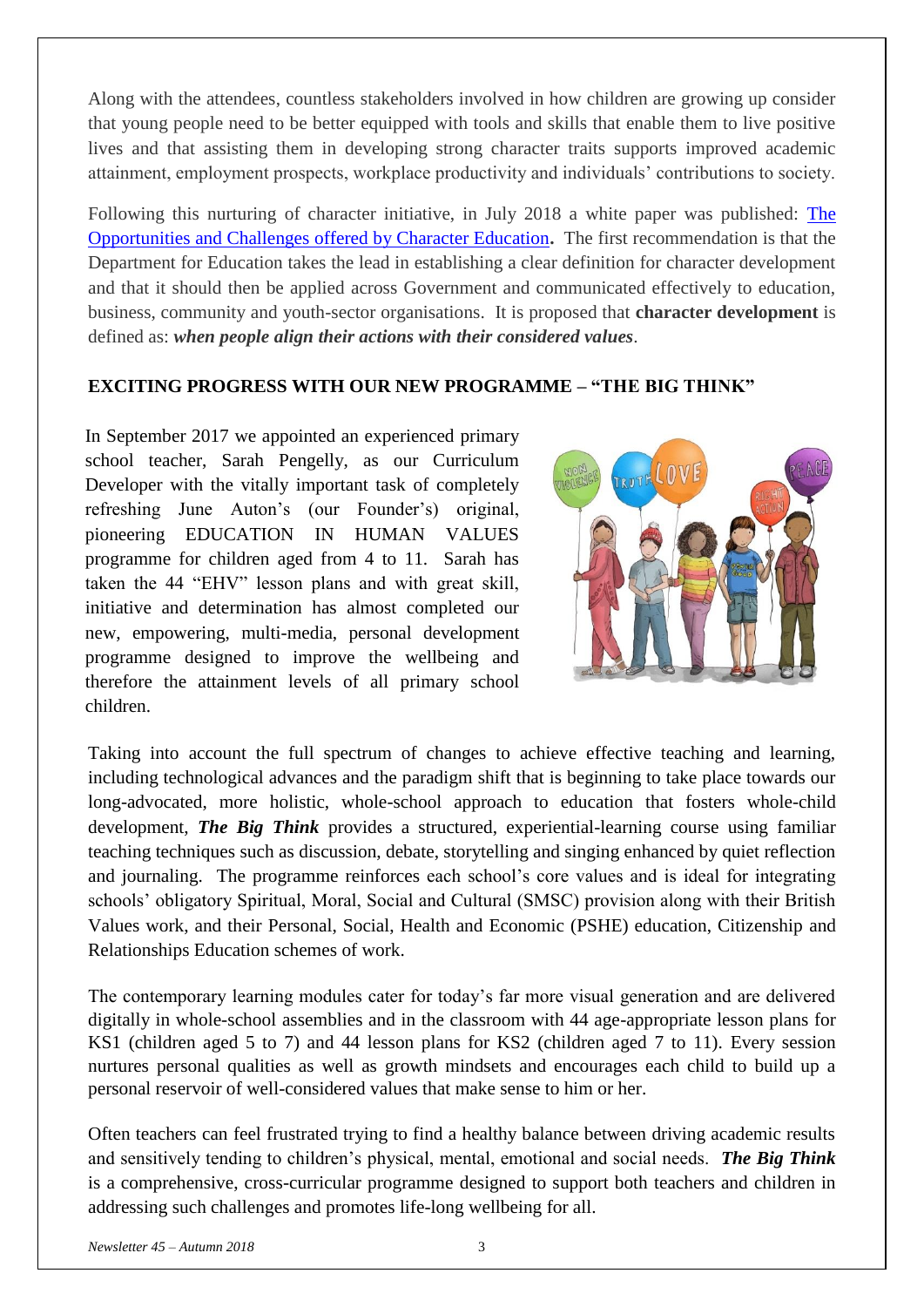The feedback from children, teachers and parents while Sarah was piloting *The Big Think* was extremely positive and encouraging and so we are now looking forward very much to launching this much-needed programme.

Do watch the short film we made during the piloting: [The Big Think in action.](https://youtu.be/8Jo5gExlViY) You can download a sample lesson kit on Tolerance from the pilot webpage [\(the](http://the-big-think.org/)[big-think.org\)](http://the-big-think.org/).

The reactions via Twitter have been equally enthusiastic: [@the\\_bigthink.](http://twitter.com/The_bigthink)



This project has been our most ambitious undertaking so far and a major expense. During the development we made available on the HVF website, a little [appeal booklet](http://www.humanvaluesfoundation.com/uploads/6/8/7/0/68703775/hvf-appeal_for_new_ehv_programme.pdf) and would very much appreciate whatever support you can give us as we embark on a new website for *The Big Think*, giving teachers online access to the resource, and further develop suitable values education training materials so that entire school communities can confidently participate in our increasingly valuesled world.

This is a comment from a teacher in Canada who taught the sample lesson in her school, "*I absolutely need to get more Big Think lessons because the multi-media format pulls these kids in!*"

## **HOW CAN EDUCATION BECOME BETTER FIT FOR PURPOSE?**

Throughout the world questions are being asked about how to make education more relevant, enabling all young citizens to flourish and develop skills that will enable them to lead happy, meaningful lives now and as the future unfolds. Typical of sentiments being expressed are those associated with 'The Ultimate Wellbeing in Education' conference in October in the University of Buckingham. Its hosts explained, "*The aim of positive education is about preparing young people for the tests of life, not just a life of tests*."

Each term we write a values-themed article for InnovateMySchool prompting ideas on how to advance the quality and effectiveness of education systems, especially for children in primary and secondary schools. Recognising that one system can't fit all when it comes to education, our latest piece is about [how each child has a unique profile](http://www.humanvaluesfoundation.com/uploads/6/8/7/0/68703775/hvf-dna_and_values-every_child_has_as_unique_profile.pdf) comprising his or her DNA and personally chosen values. When promoting this article, InnovateMySchool suggested that youngsters would benefit enormously from being taught more to their individual profiles.

Points to ponder - as the Dalai Lama says, "*We must promote basic human values, the inner values that lie at the heart of who we are as humans. We must teach people, especially our youth, the source of happiness and satisfaction. We must teach them that the ultimate source of happiness is within ourselves. Not machines. Not technology. Not money. Not power*."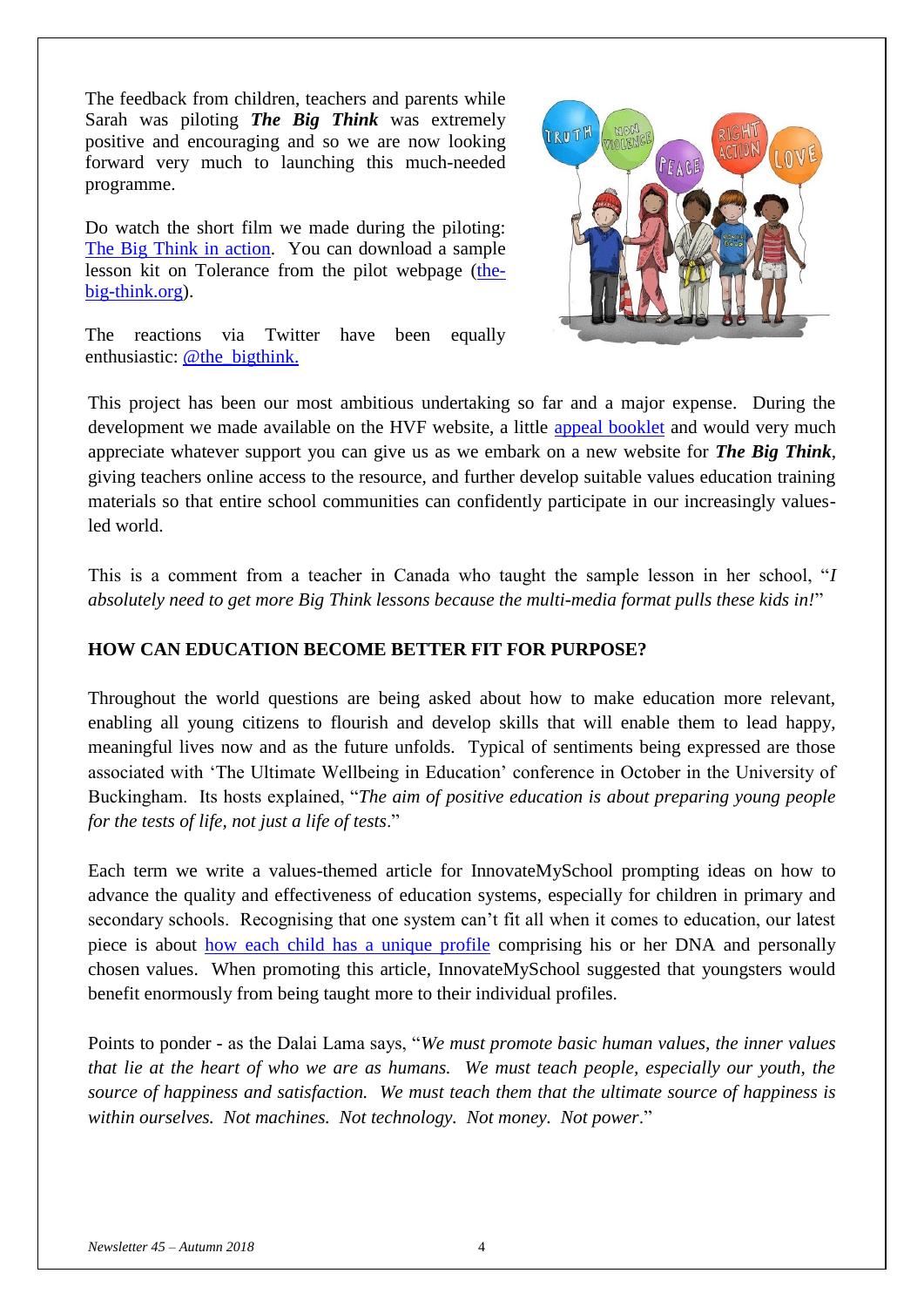### **A FOND FAREWELL TO HELEN COLBECK**

Many of our supporters will be familiar with Helen Colbeck because of contact with her when we sent out our newsletters twice a year. Helen became a trustee in November 2004 and will be retiring this November at our AGM. We are enormously grateful for her generosity and all that she has done for the Human Values Foundation during the past 14 years and we have much appreciated her humour and wisdom during Trustees' meetings. Helen often attended education exhibitions in support of our Founder, June Auton, who so successfully managed our stands. We will miss Helen very much and would like to convey our heartfelt thanks for her superb years of service. Our trustee Kashmira Deboo is kindly taking over the management of our newsletters.

#### **DONATIONS**

It is no exaggeration to say that we have only been able to develop our new programme *The Big Think* thanks to all our amazingly generous supporters. We are enormously appreciative of your financial assistance.

A number of donors wish to remain anonymous so may we take this opportunity to express our gratitude to each of you for your wonderfully kind monetary support. We are also most grateful to the trustees of the Barleycorn Trust and the following individuals and loyal and new subscribing Members and Friends for your kindness that enables us to remain a 'beacon of light' in the education sector as we work to enhance children's personal development and prospects: Roger Arthur, Vijay Bhagani, Alyson Carter, Joy Carter, John Cox, Aileen Davies, Sheila Evered, Bryan Harrison, Iain Lee, Tim Lipscomb, Anamika Maharaj, Mike Roberts, Anthony and Nicole O'Flaherty, Audrey Nightingale-Young, Penelope Sapiro, Tonia Silk, Geoffrey and Ann Steinberg, and Polly Stone.

We are signed up to a platform called [Work For Good](https://workforgood.co.uk/) which enables new businesses to donate to us. The Work for Good team assists small- and medium-sized enterprises (SMEs) so that they can donate to charities like the Human Values Foundation. (Our referral code for new contributors is R2QEE83Y.) They make it easy for SMEs to give through their sales of goods and services. Via this scheme we have been receiving donations from an altruistic company [Pitch121](https://www.pitch121.com/) and we would like to thank all those associated with it for making a very special difference to what we can achieve while also itself being a successful business. Pitch121's payments have gone towards the development of a series of 15 'Silent Sitting' tracks for *The Big Think*. The resulting short pieces of calming music with gentle instructions help children to feel peaceful and create images in their minds that enhance their abilities to concentrate and learn well. As one of many very appreciative children said, "*You should recommend Silent Sitting to all schools*".

Another piece of exciting news was a telephone call in August from the manager of [The Entertainer](https://www.thetoyshop.com/charity)  [Toy Shop](https://www.thetoyshop.com/charity) in Horsham. Through the [electronic charity box, Pennies,](https://pennies.org.uk/toy-shop-chain-the-entertainer-brings-pennies-to-the-high-street/) The Entertainer customers can round up their purchases when paying by card, if they so wish. The wonderfully generous donation we have received thanks to the Horsham store means that we can donate *The Big Think* programme to five primary schools in the town eager to use it and thereby enable the 1,000 or so children in their schools to benefit from learning to choose and use positive values to enhance all aspects of their day-to-day lives. Experience tells us that there will also be uplifting, knock-on effects for the children's families, schools and the wider community.